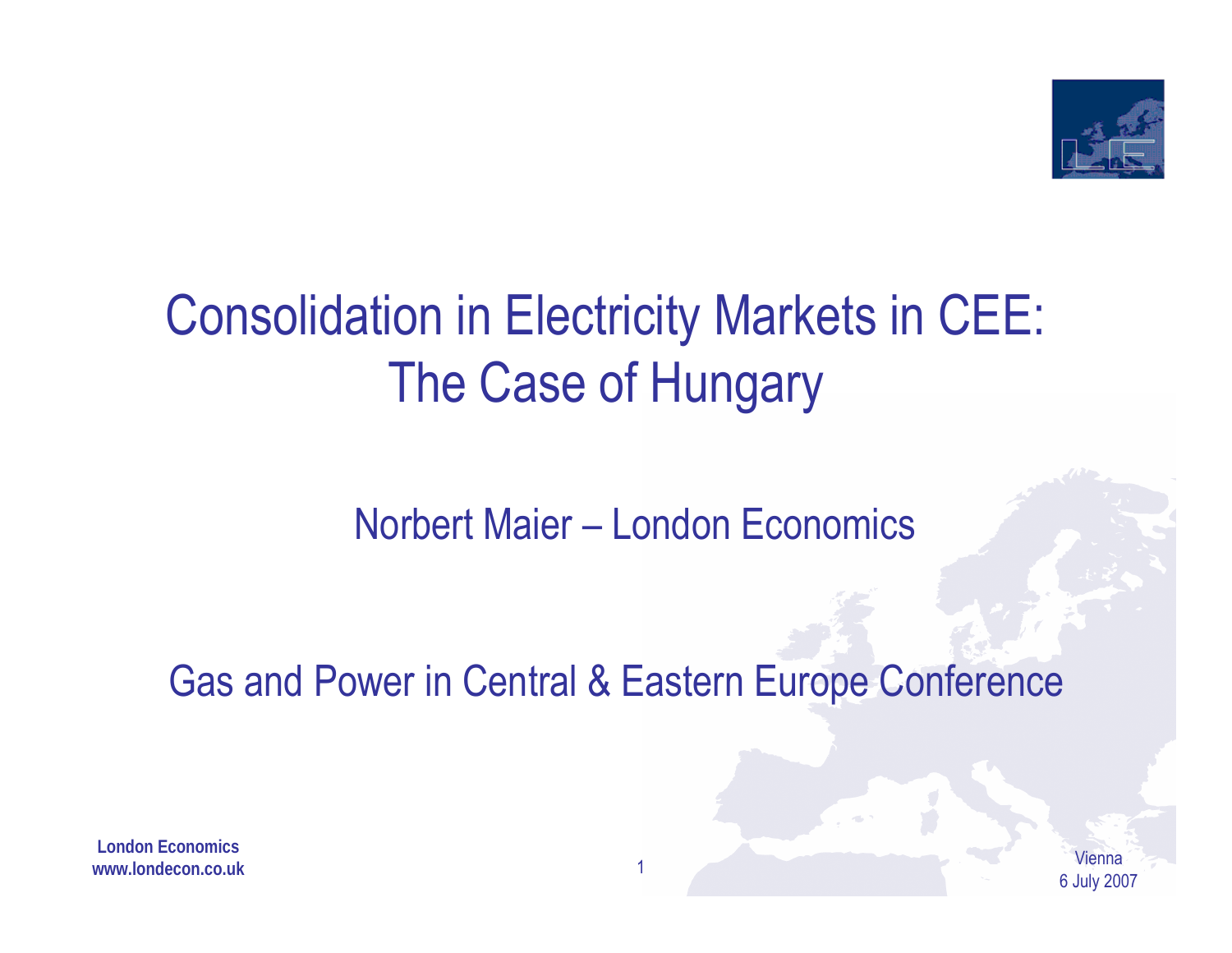### Plan of the Talk



- I. London Economics
- II. European Regulatory Framework
- III. The Hungarian Electricity Market
- IV. Competition in the Hungarian Electricity Market
- V. Recent Review of the Hungarian Electricity Act
- VI. Recommendations for the Future

Vienna6 July 2007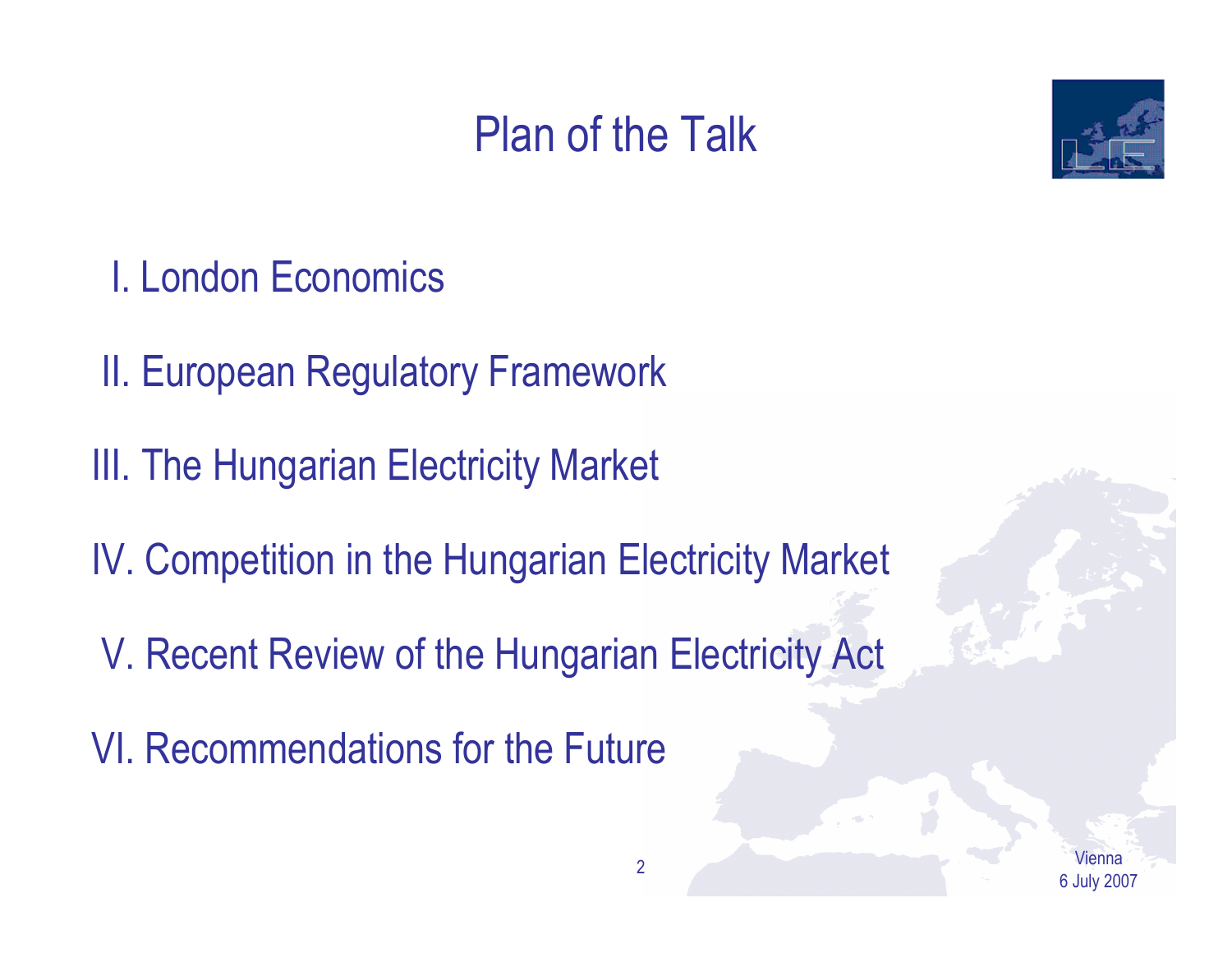### London Economics



- D Economic consultancy
- □ Regulation and competition policy issues
- Microeconomic approach and econometric analysis
- Communication, energy, finance and other regulated sectors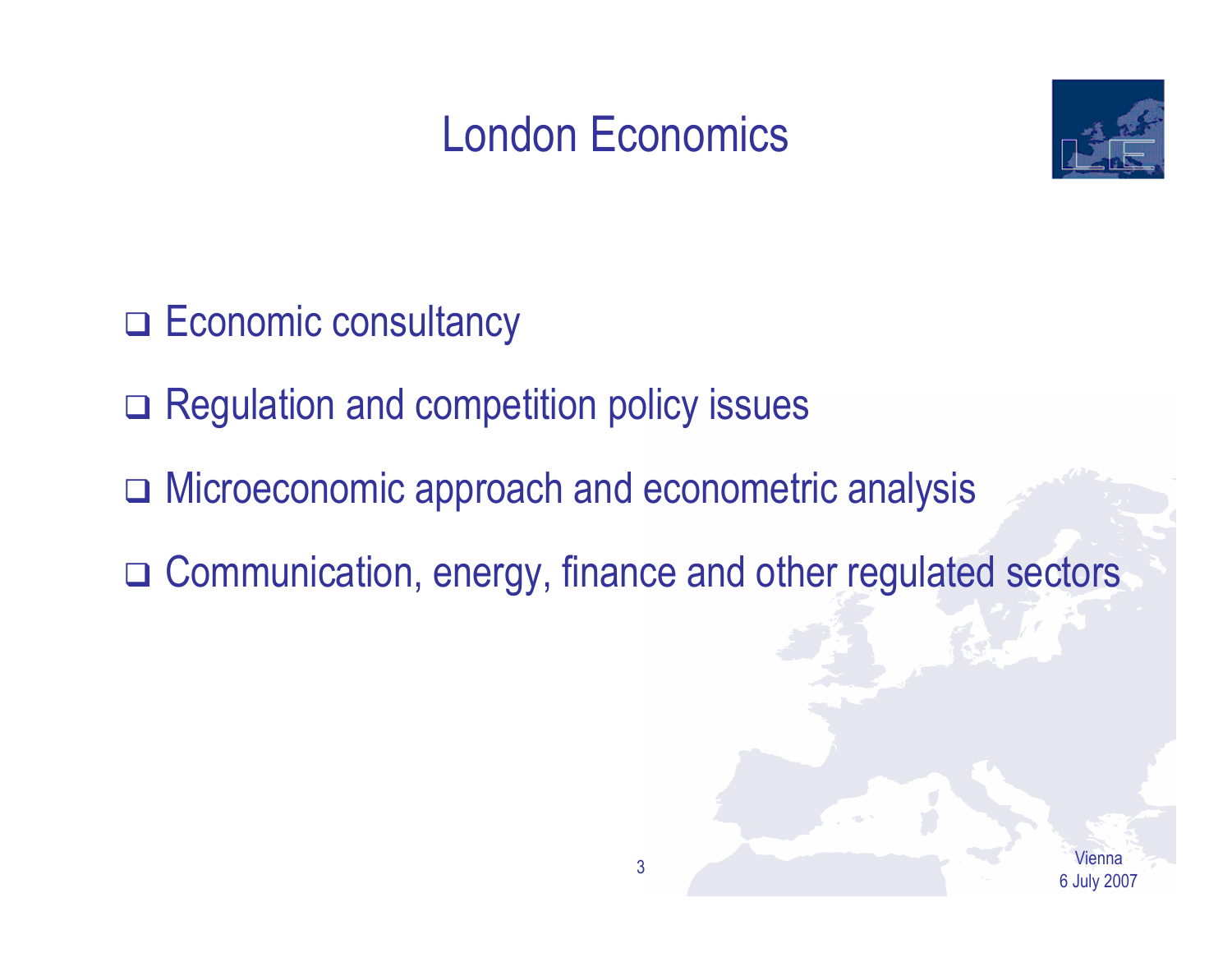### London Economics Study



- London Economics Study on the "Structure and Performance of Six European Wholesale Electricity Markets in 2003, 2004 & 2005" (with Global Energy Decisions)
	- A very detailed analysis of six European wholesale electricity markets, supporting two main results of the Energy Sector Inquiry:
		- high market concentration in national generation/wholesale markets
		- prices on spot and forward wholesale markets may not result from fair competition
	- Examines:
		- traditional structural measures of market concentration: concentration ratio, HH-index
		- $\mathcal{L}_{\mathcal{A}}$  electricity-specific measures of market structure: residual supply index (RSI) and pivotal supplier index (PSI)

4

- market outcome measures: Lerner indices, Price-cost mark-ups
- link between market structure and outcomes: regressing outcome measures on RSI
- Scale of the study
	- hourly data for almost every generation unit of six countries over three years
	- $\mathcal{L}_{\mathcal{A}}$ 500 million data points, 75GB of input and output data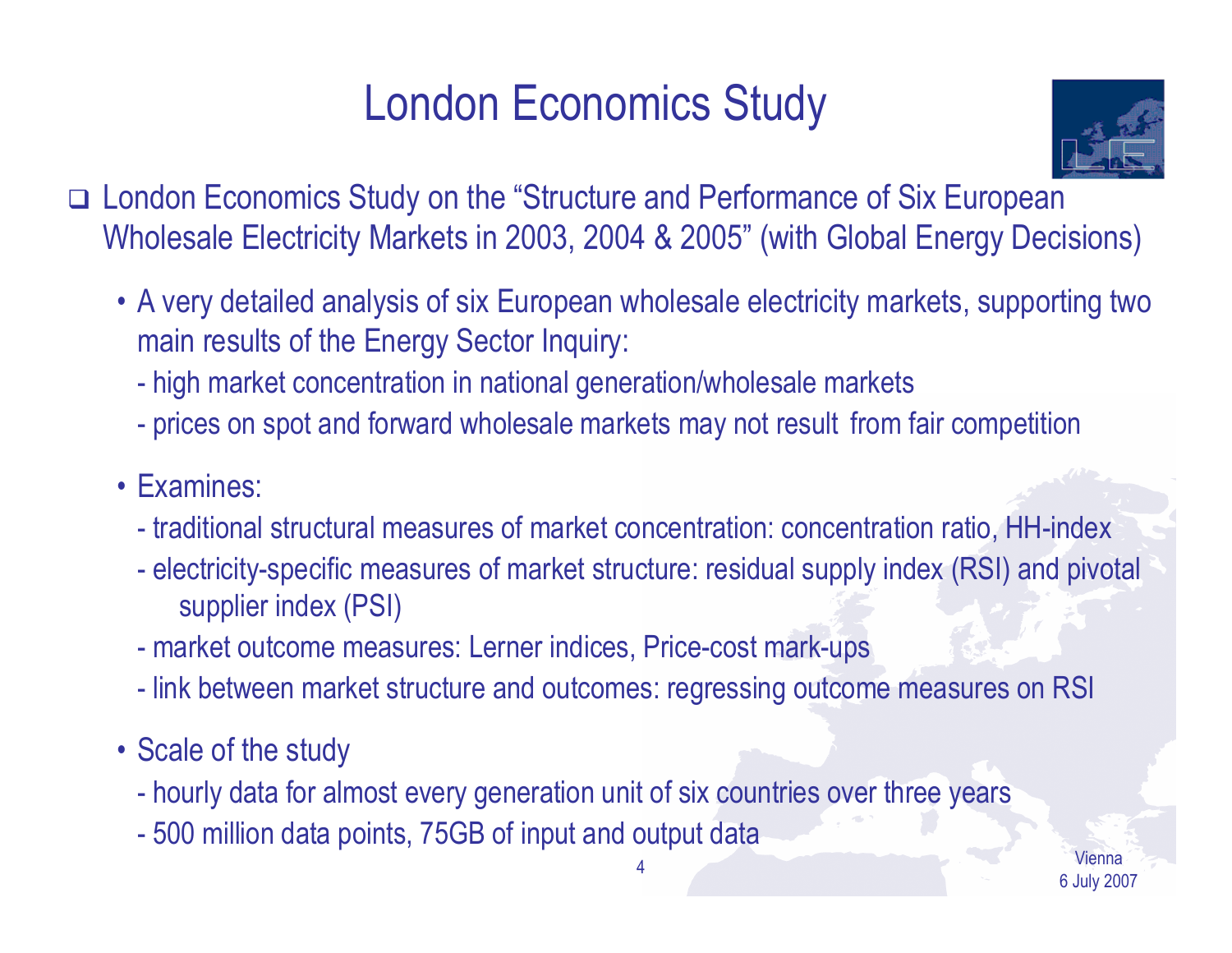# European Regulatory Framework



### □ Second Electricity Directive: 2003/54/EC

- Unbundling:
	- **legal unbundling:** distribution and transmission systems shall be operated by legally separate entities where vertically integrated undertakings exist
	- **functional unbundling:** network business and market activities of a vertically integrated energy company must be independent in terms of its organisation and decision making
	- **accounting unbundling:** separate accounts of transmission and distribution activities
- Third Party Access (TPA):
	- **regulated TPA (rTPA):** eligible customers can require access to the relevant facilities on the basis of approved published tariffs
- Liberalisation (trading):
	- 1 July 2004: all non-households free to choose their supplier
	- 1 July 2007: entire market opened up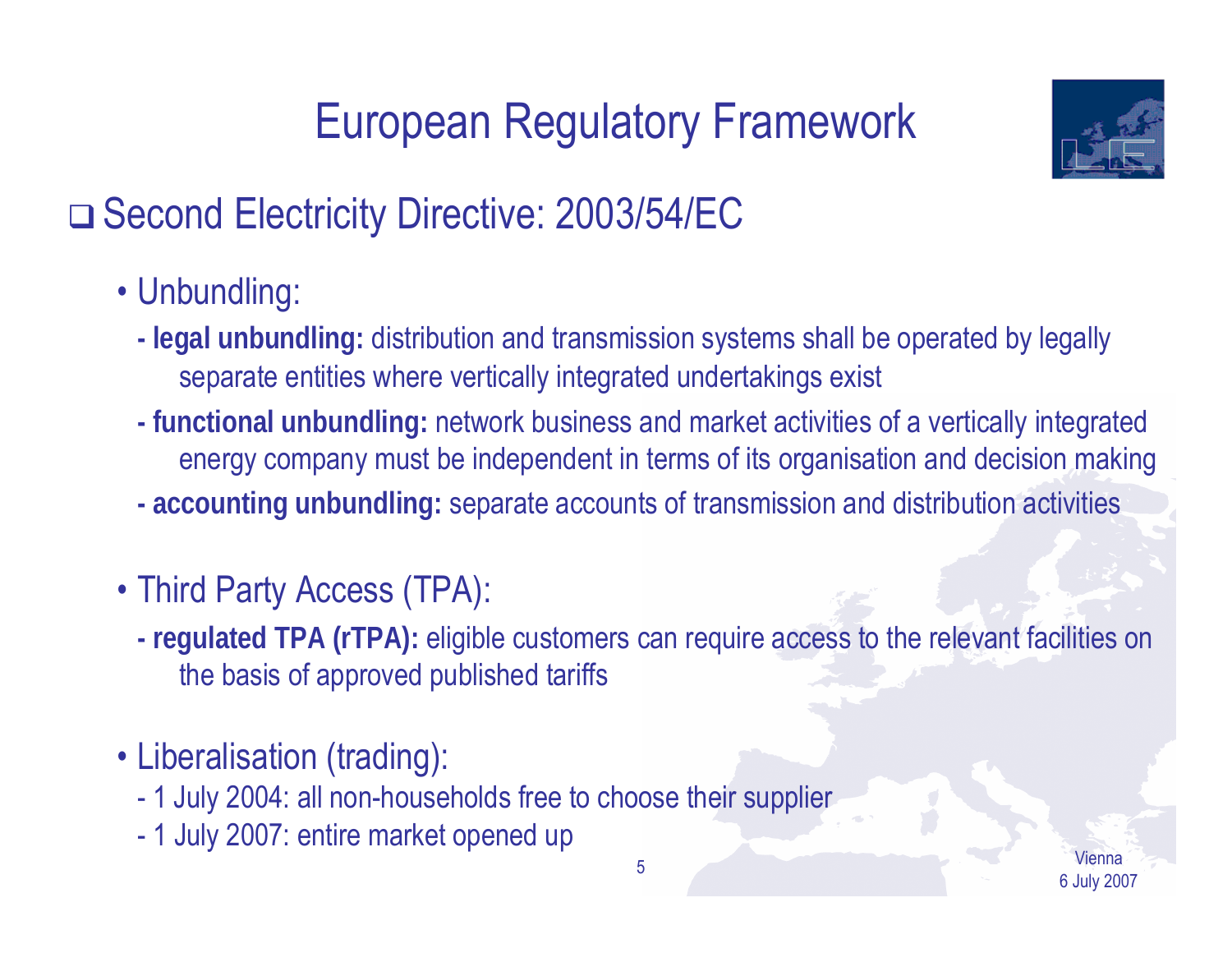# European Regulatory Framework



#### Energy Sector Inquiry (10 January 2007)

- high market concentration (mainly in wholesale and generation markets)
- vertical integration of generation, supply and network activities in many national markets
- low level of cross-border trade, partly due to insufficient cross-border interconnection capacity
- lack of, or delayed, investment by transmission companies with vertically integrated supply companies
- lack of transparency: little or no timely information on the markets (partly due to narrowly interpreted confidentiality rules)
- distrust in price formation mechanisms: opaque and ineffective price formation mechanisms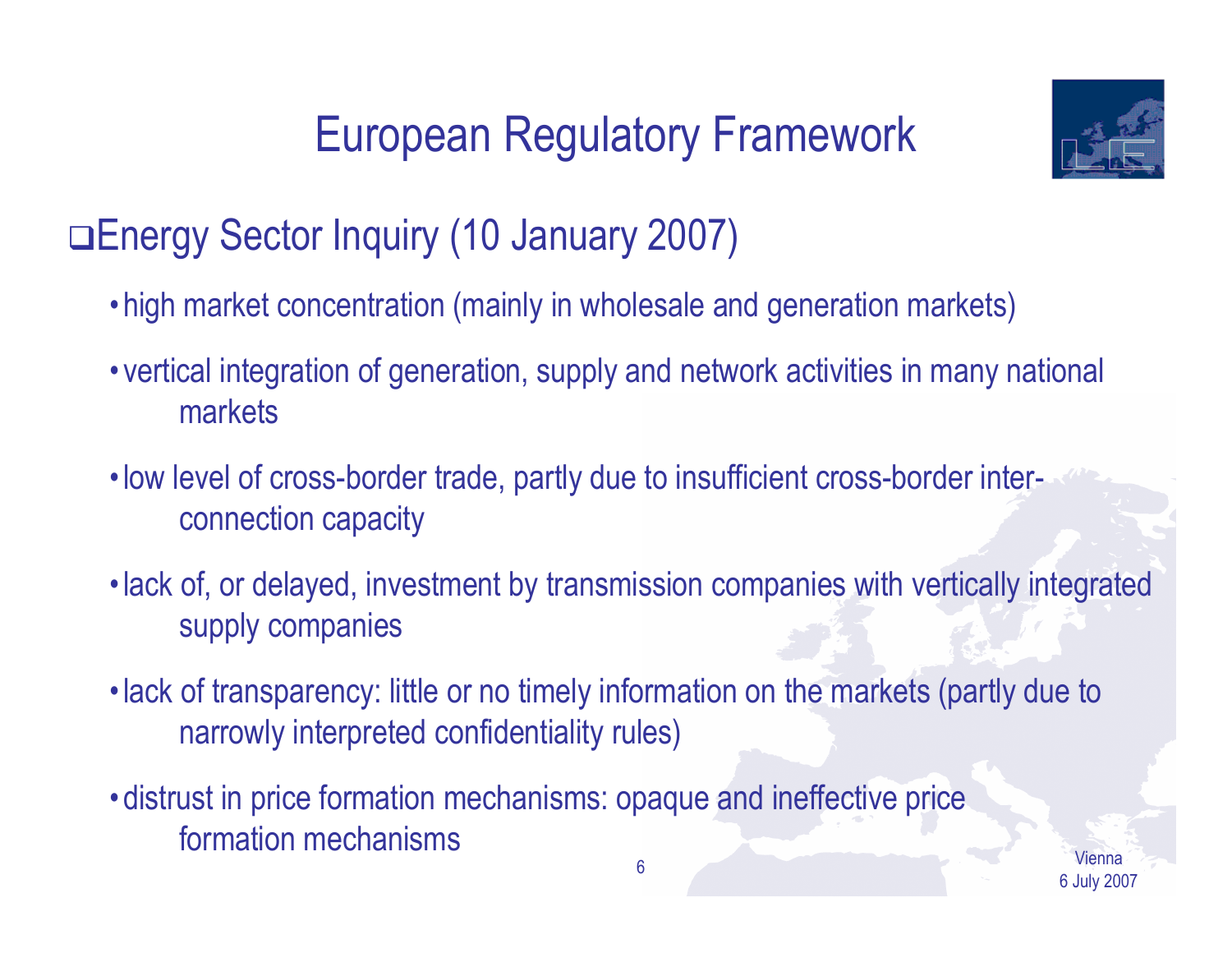

#### □ Market players:

- Power plant owners: MVM, Electrabel, AES, ATEL, RWE, EdF, E-ON
- Transmission system operator (TSO): MAVIR
- Wholesaler: MVM
- •Distributors (DSO): six suppliers with exclusive rights in a given region
- Traders
- • Customers:
	- $\mathcal{L}_{\mathcal{A}}$ eligible customers: entitled to go directly to the grid
	- public utility customers: those who can buy in the public utility market only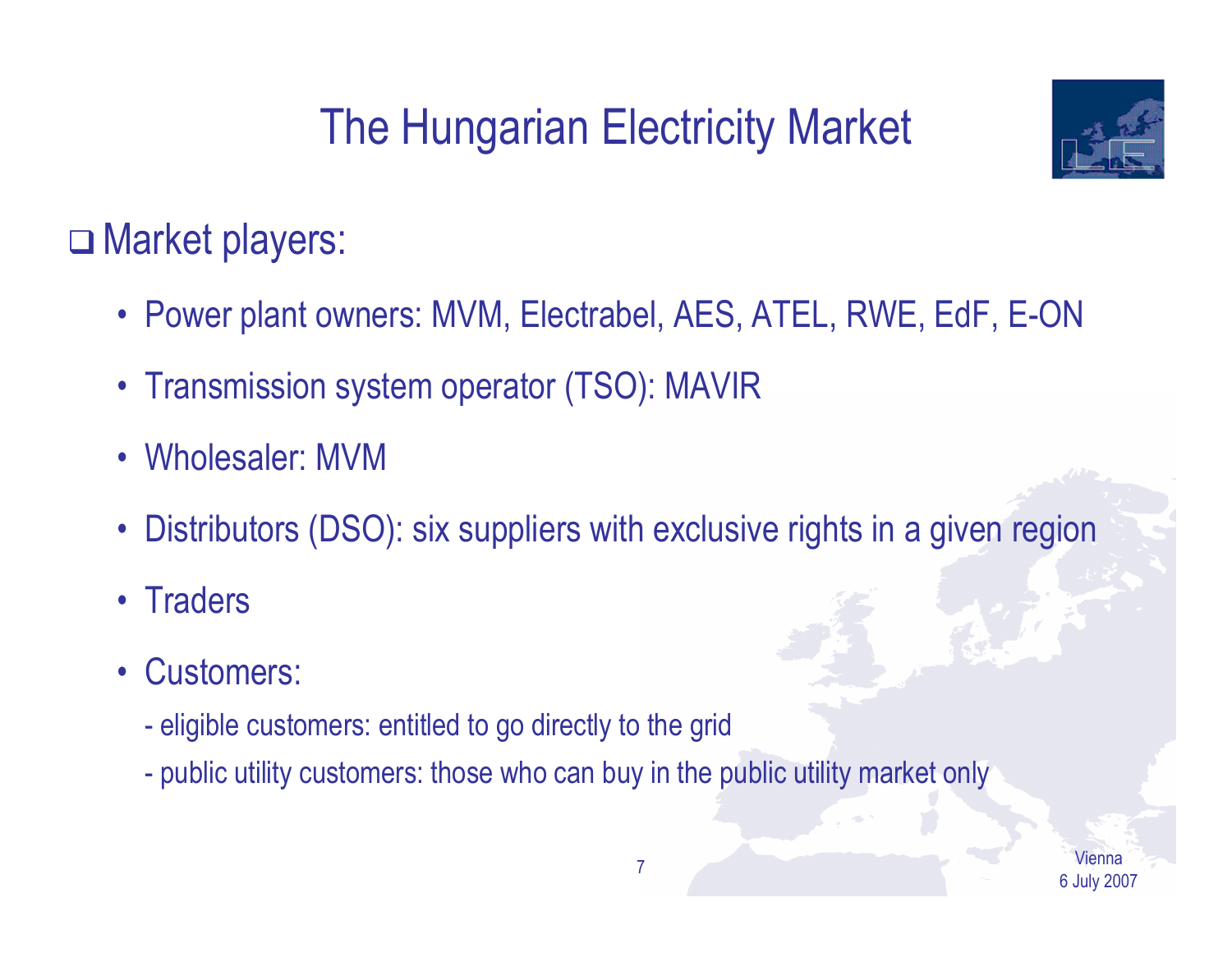

#### □ Regulators

- $\bullet$  Hungarian Energy Office: licensing, complaints, preparation of administrative prices and price regulation
- •Ministry of Economy and Transport: actual price regulation

#### □ Capacity:

- •Installed generation capacity: 8.3GW
- $\bullet$ Net transfer capacity (NTC): 1.8GW (22%)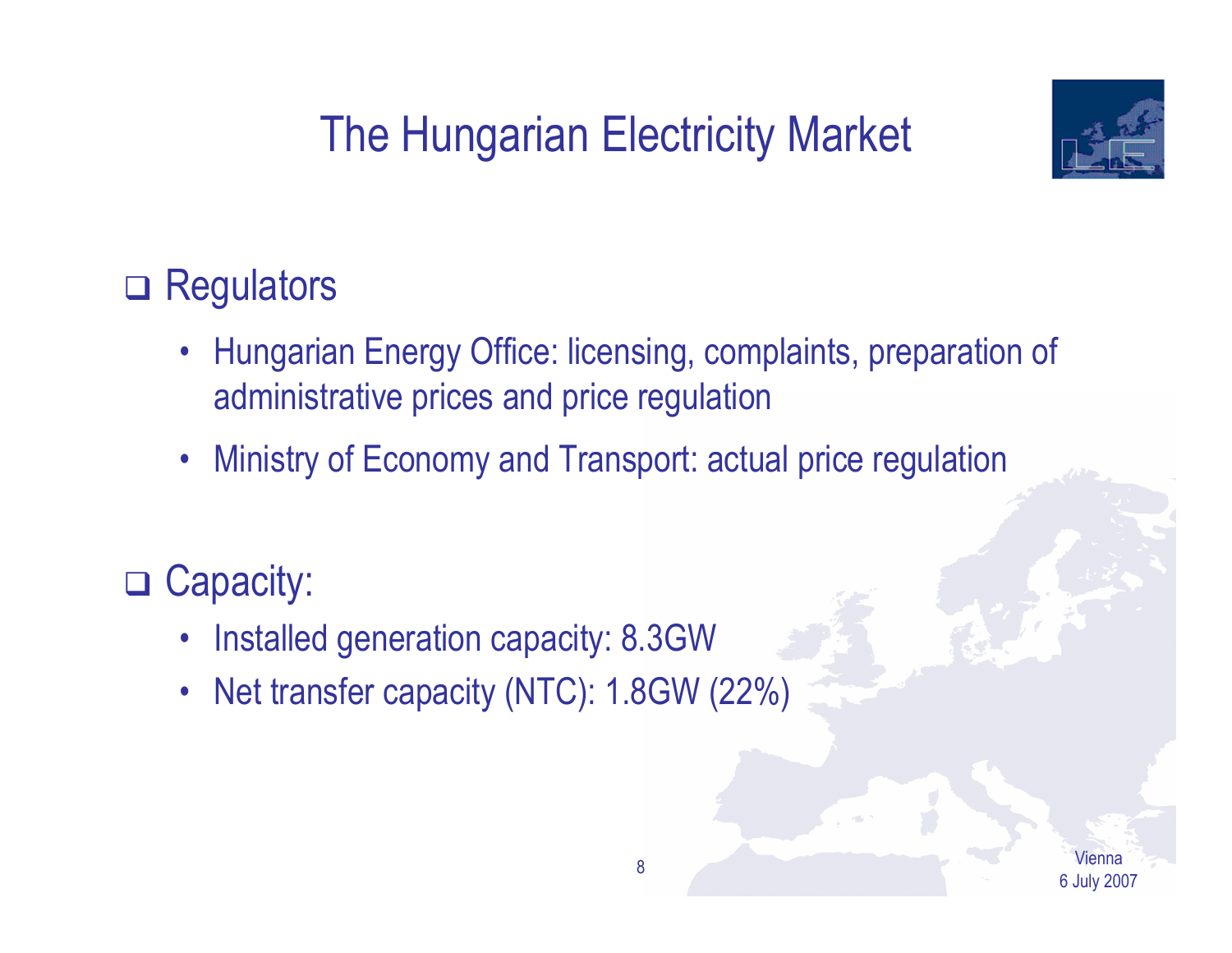

□ Regulation – Electricity Act (Act CX. of 2001)

- •Amended in 2005 in order to comply with the Second Electricity Directive
- •Two-market hybrid model: liberalised and public utility market
	- $\mathcal{L}_{\mathcal{A}}$  non-household electricity consumers (eligible consumers) can choose to cover their electricity needs on a liberalised market or in the public utility market
	- $\mathcal{L}_{\mathcal{A}}$  all the other customers (non-eligible consumers) can buy their electricity at regulated prices on the public utility market only
	- $\mathcal{L}_{\mathcal{A}}$  eligible consumers are allowed to switch between liberalised and public utility market segment (different from "dual market" model where they cannot)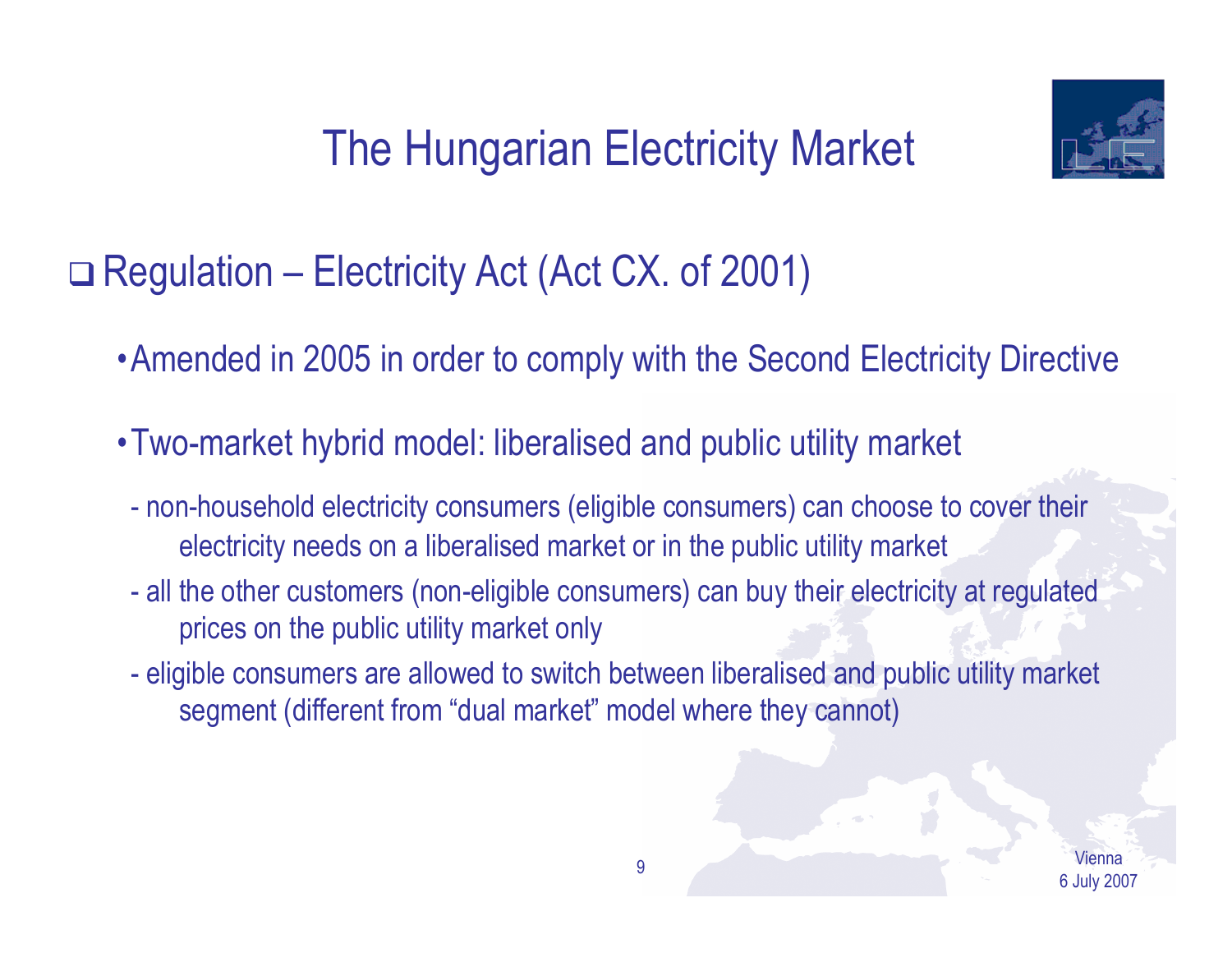

- Trading contracts
	- long-term **power purchase agreements (PPA)**: long-term (20-25 years) contracts concluded by MVM (the wholesaler) with the operators of the most significant power plants that were privatised in 1996/97
	- a power plant may sell on the liberalised market electricity generated in excess of electricity already committed to long-term PPAs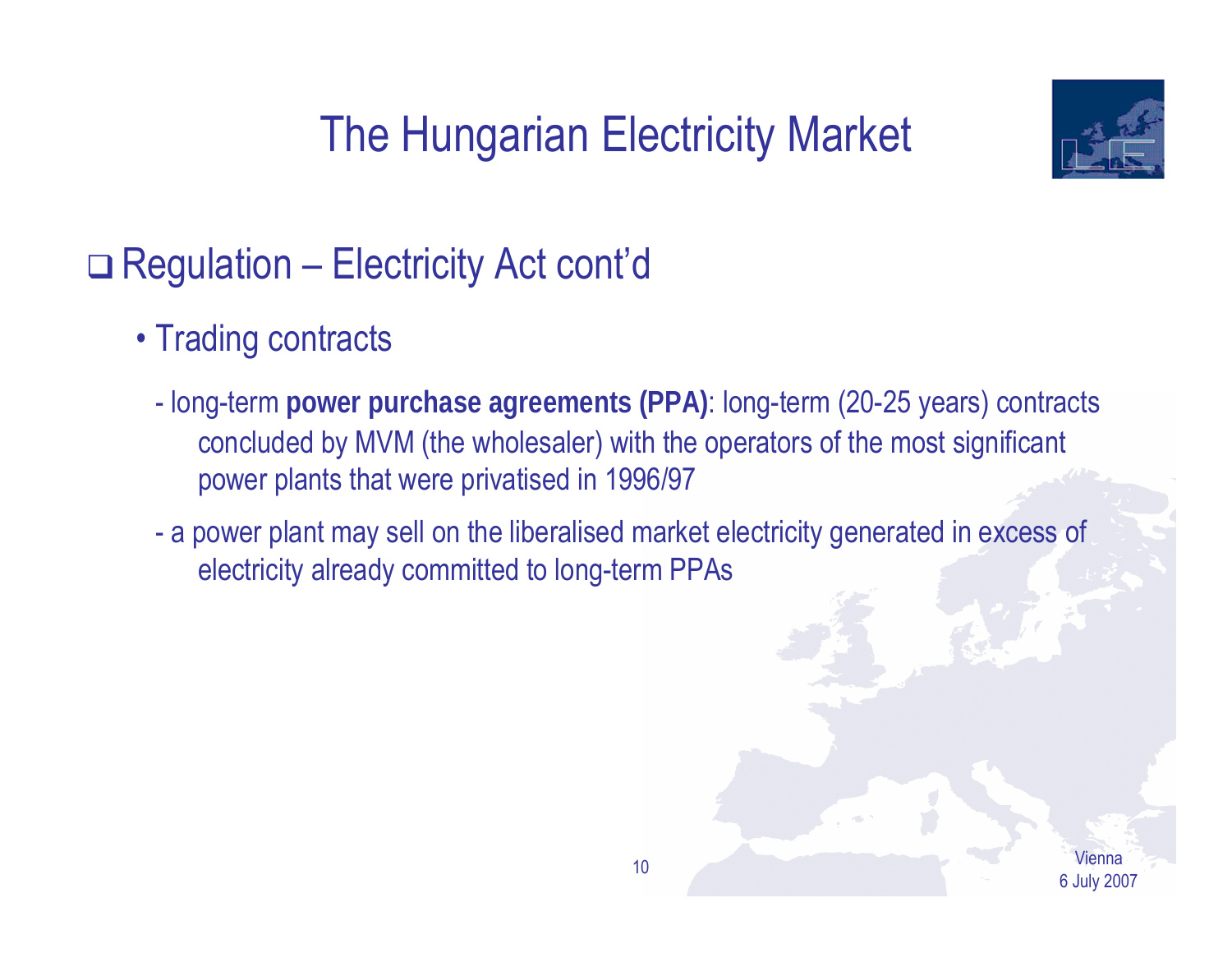

- $\bullet$ **Unbundling** 
	- legal unbundling has to be effected by 1 January 2007
	- $\mathcal{L}_{\mathcal{A}}$ MAVIR (the TSO) was legally separated by MVM (wholesaler) in 2002
	- MAVIR (the TSO) was integrated back into MVM (wholesaler) in 2006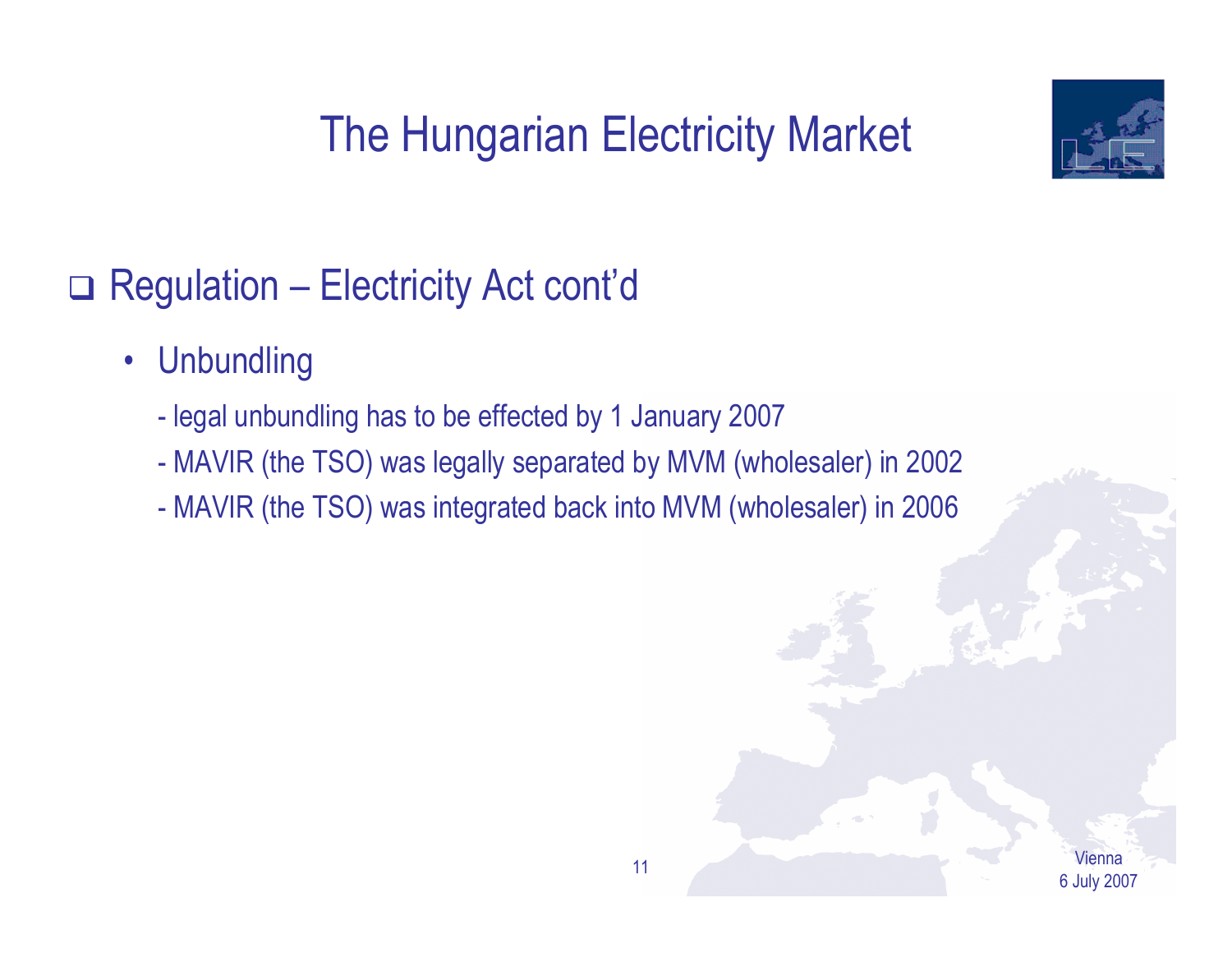

- Third party access (TPA)
	- market participants can access the transmission/distribution system on equal terms without jeopardising the safety and quality of electricity supply
	- the TSO may refuse access under special circumstances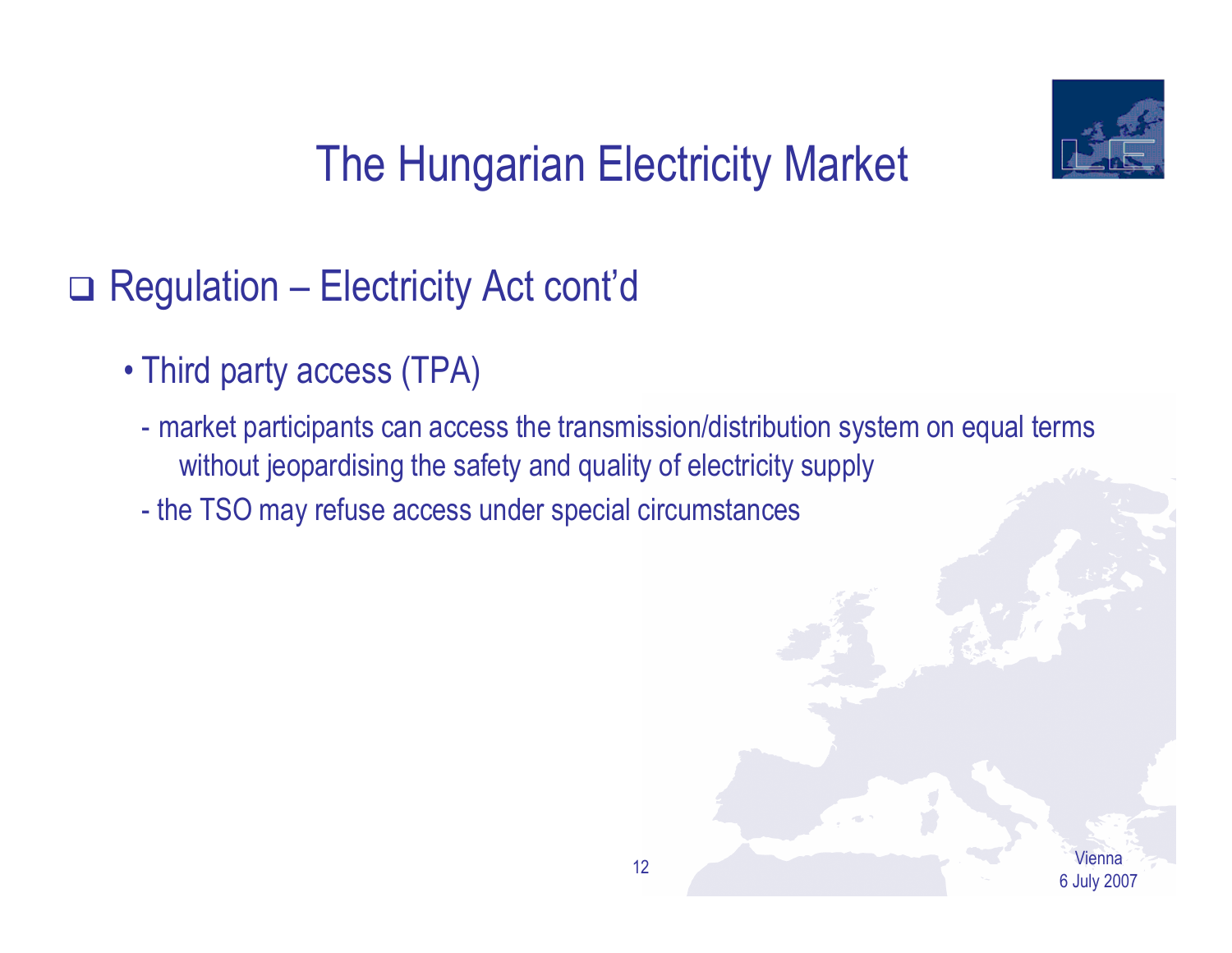

- Cross-border trade
	- cross-border transmission of electricity is subject to prior license by HEO
	- any cross-border trade must be notified to the system operator who can block any such transmission to prevent direct interferences with the operation of the electricity
	- available transfer capacities are sold through capacity auctions arranged by the TSO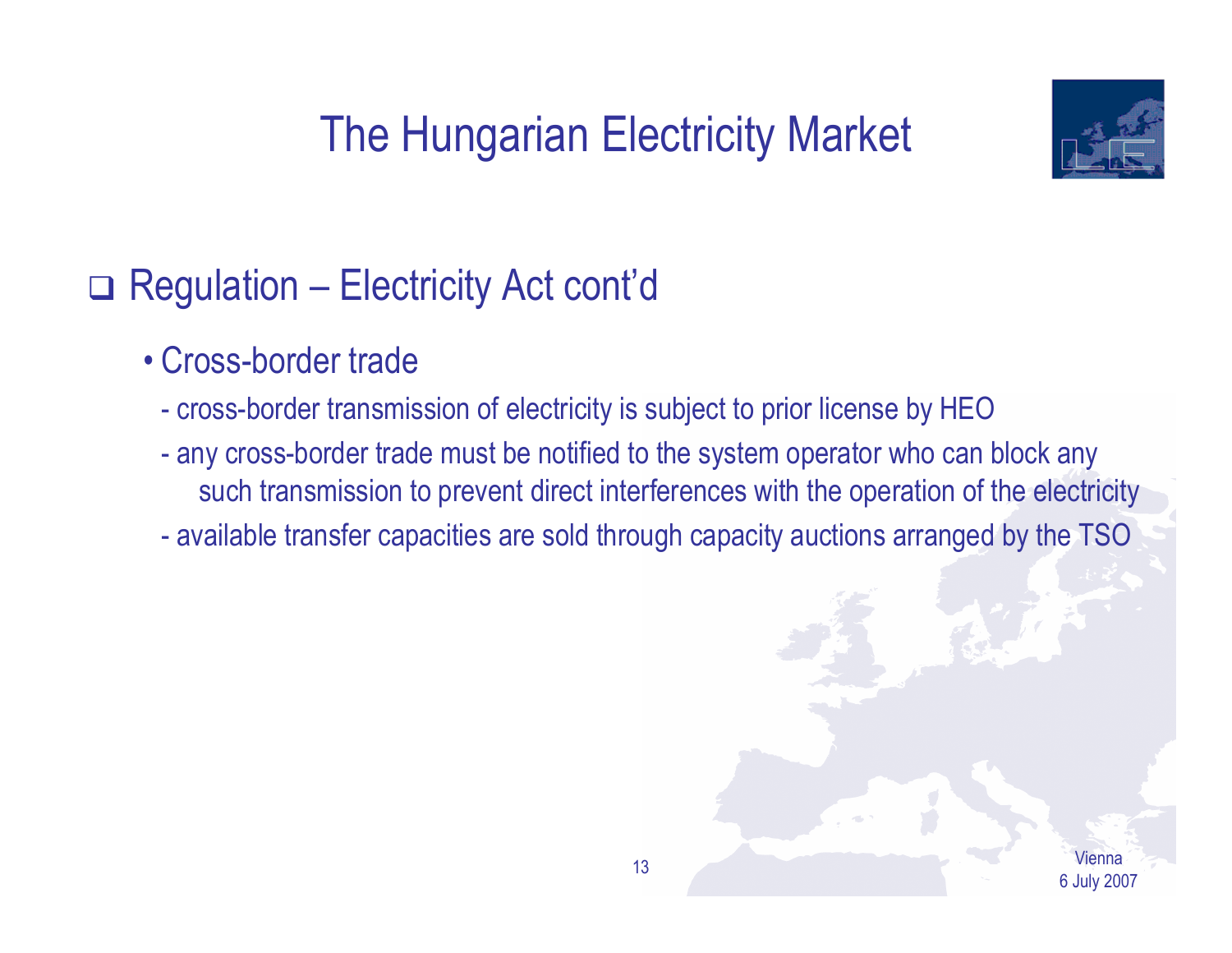## Competition in the Hungarian Electricity Market



#### The supply side – Domestic supply

- Medium high market concentration in the generation market
- PPAs between MVM (the wholesaler) and the power plant owners have an adverse effect on supply side competition
	- none of the two parties have an interest in ending them
	- comprise 75-80% of generators' sales
	- decrease liquidity in the market eligible consumer face limited supply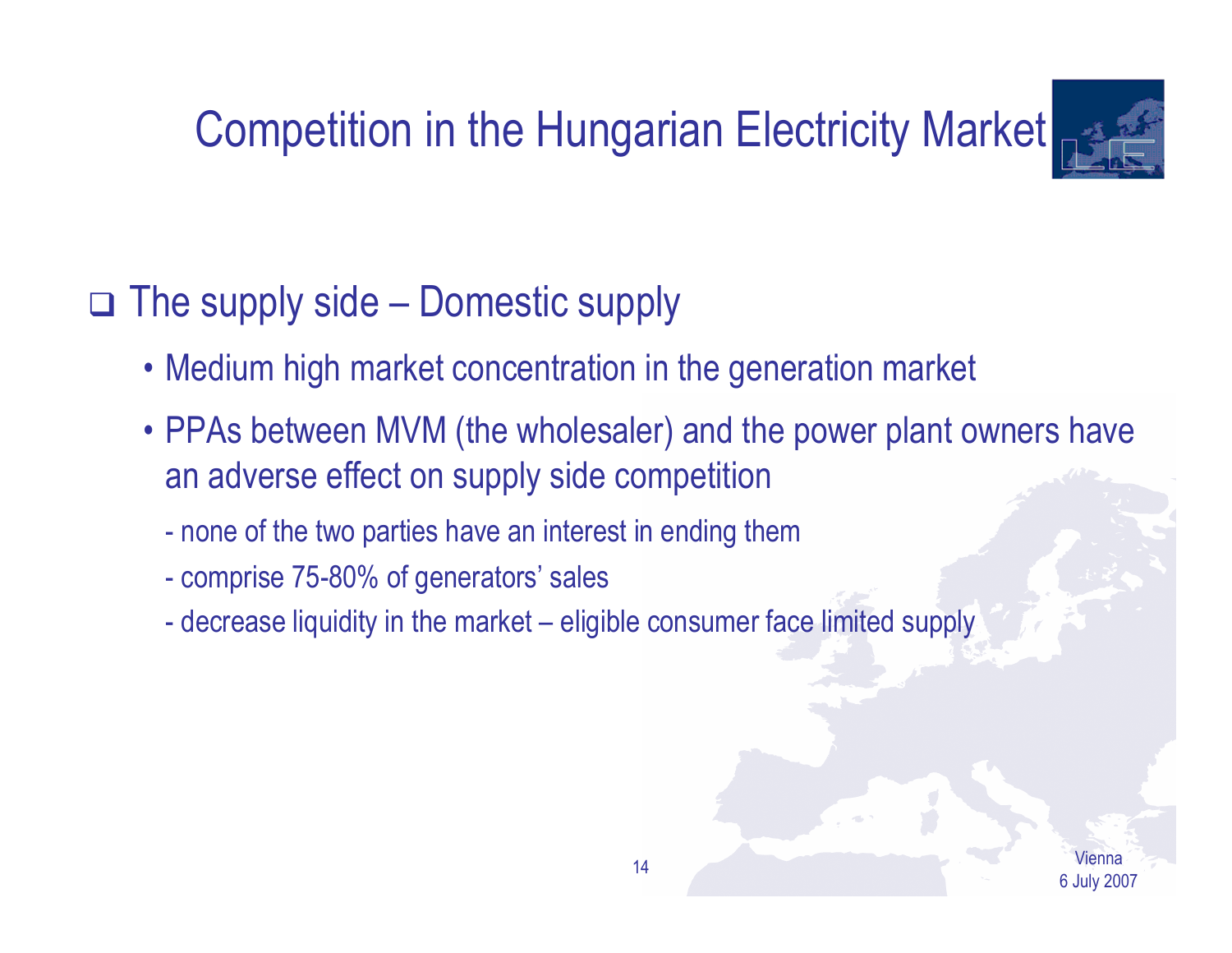## Competition in the Hungarian Electricity Market



#### The supply side – Import supply

- $\bullet$ Cross-border trade is subject to TSO approval  $\rightarrow$  TSO - key player
- $\bullet$  TSO (MAVIR) not independent from wholesaler (MVM) !!! -MAVIR was integrated back into MVM in 2006
- TPA access to cross-border capacities not transparent  $\mathcal{L}_{\mathcal{A}}$ only 1/4-1/3 of cross-border capacities are awarded through auctions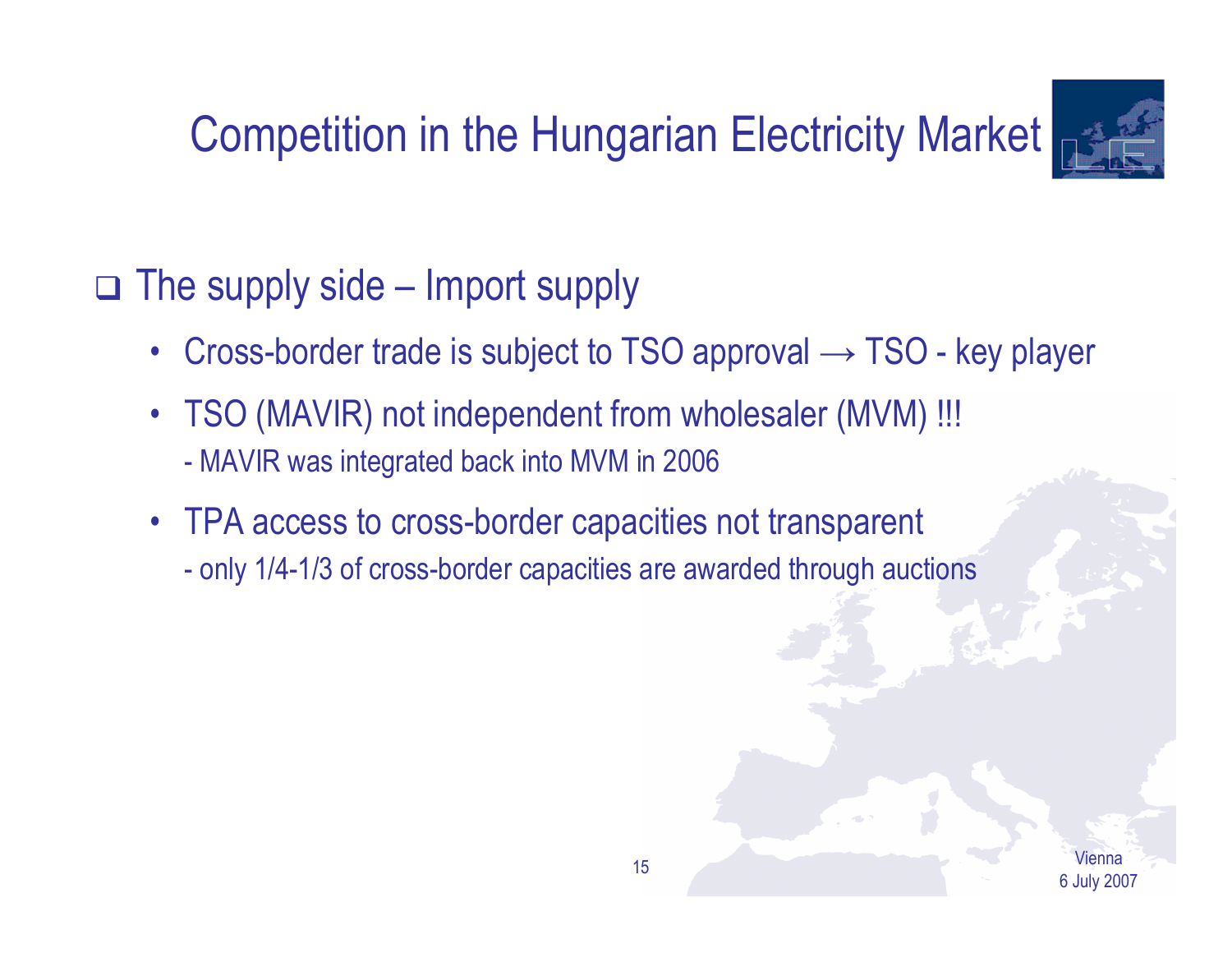## Competition in the Hungarian Electricity Market



#### □ Price regulation in the hybrid model

- Low regulated prices make eligibile customers to stay with or go back to the public utility segment, where MVM is in a dominant position
- Too few consumers opting to stay permanently in the liberalised segment, making supply side entry less attractive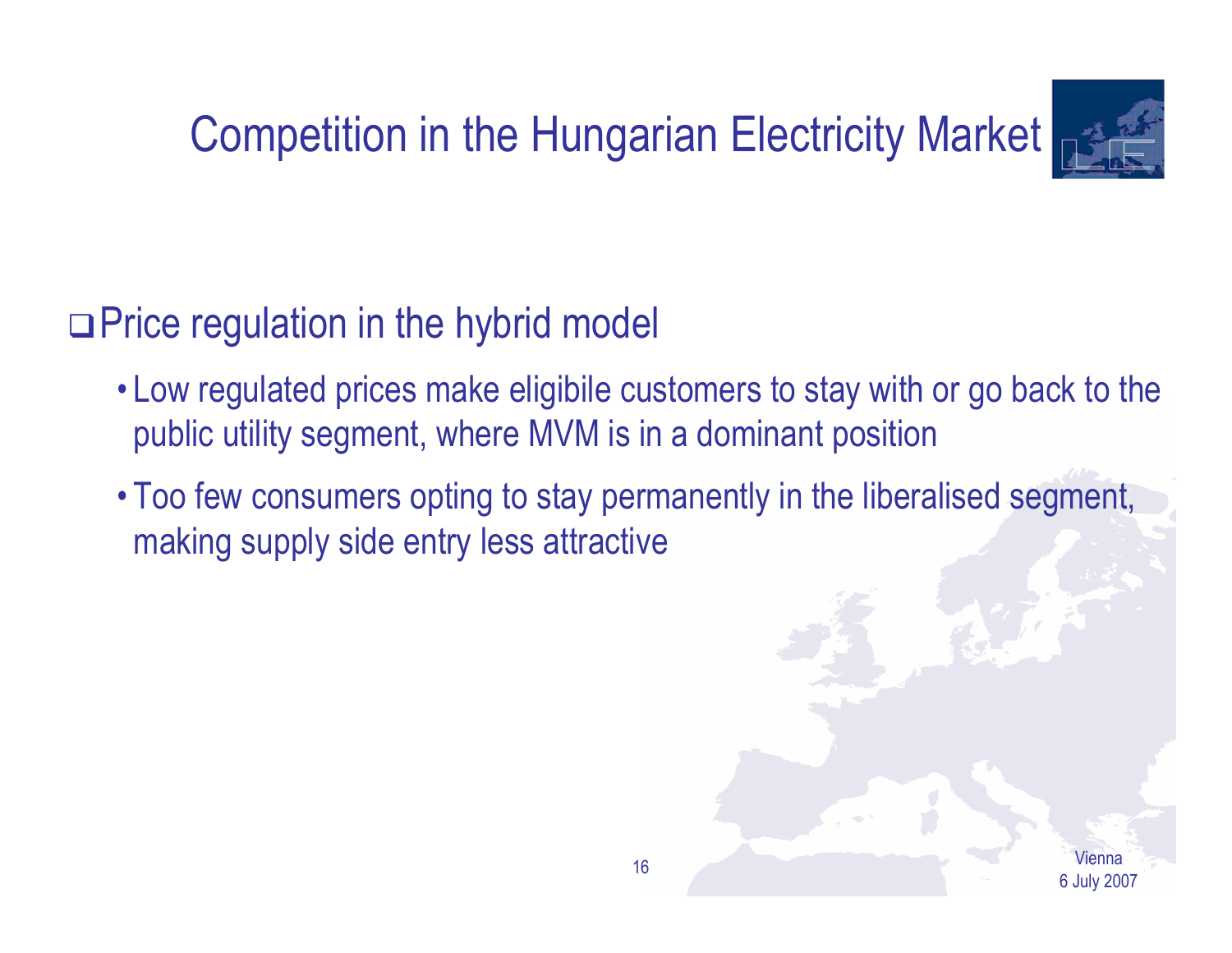



- □ Passed by the Parliament last week
- □ Opens market to liberalisation: brings two-market hybrid model to an end – **GOOD!!**
- □ Does not terminate long-term PPAs between MVM (wholesaler) and the power plant owners – **BAD!!**
	- $\bullet$ EU doesn't like them either: competition and state aid concerns
- Does not separate MAVIR (TSO) from MVM (wholesaler) **BAD!!**
	- Contrary to the "ownership unbundling" solution suggested by the Energy Market Inquiry
	- $\bullet$ Preserves the practice of intransparent cross-border capacity allocations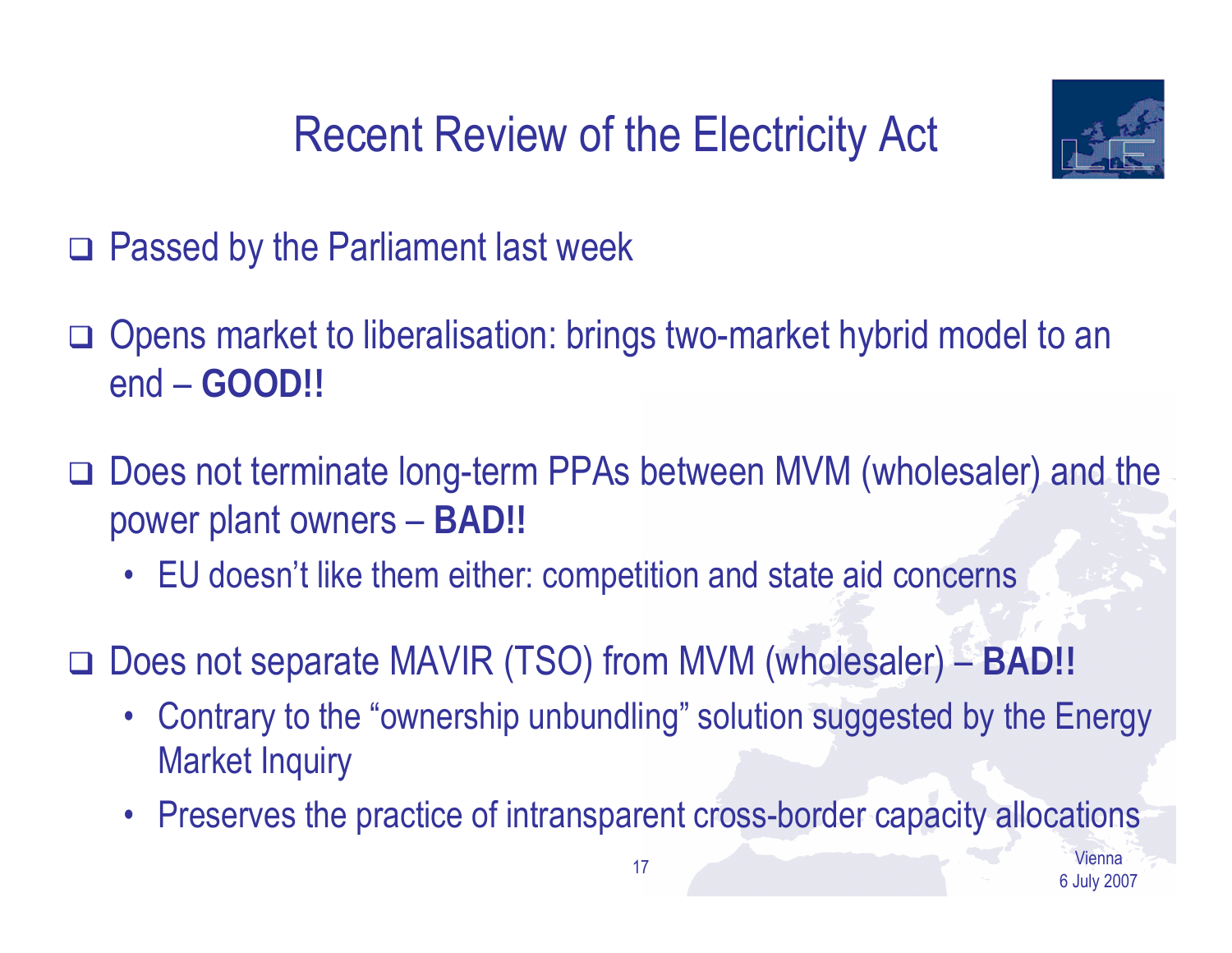### Recommendations for the Future

- Ownership separation of MAVIR (TSO) and MVM (wholesaler)
- $\Box$ Comprehensive and transparent cross-border capacity allocations
- Abolishing long-term PPAs
- Full liberalisation and abolishing of price regulation, except TPA prices to infrastructure
- □ If public utility prevails (at a smaller scale, to supply households), migration from liberalised to public utility market shall be forbidden
- Public utility service provision (or last resort supply) should be allocated through competitive tendering
- Viennaexample of the contract of the contract of the contract of the contract of the contract of the contract of the contract of the contract of the contract of the contract of the contract of the contract of the contract of the Full liberalisation must be accompanied by mandating low switching costs for customers